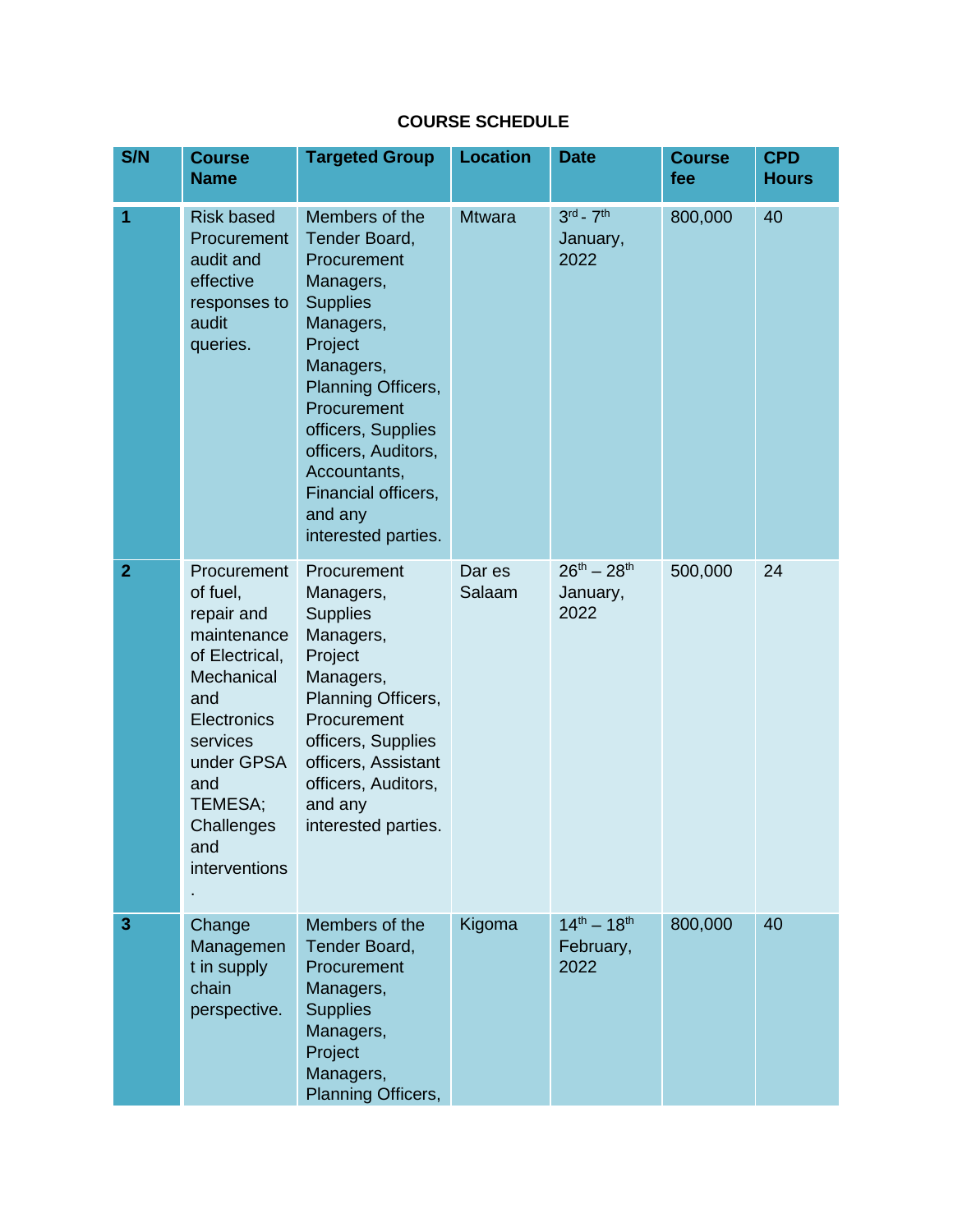|                 |                                                                                                  | Procurement<br>officers,<br>Accountants,<br>Supplies officers,<br>Auditors,<br>Engineers, and<br>any interested<br>parties.                                                                                                                            |          |                                                    |         |    |
|-----------------|--------------------------------------------------------------------------------------------------|--------------------------------------------------------------------------------------------------------------------------------------------------------------------------------------------------------------------------------------------------------|----------|----------------------------------------------------|---------|----|
| 4               | E-<br>Procurement<br>for<br>practitioners.                                                       | Members of the<br>Tender Board,<br>Procurement<br>Managers,<br><b>Supplies</b><br>Managers,<br>Project<br>Managers,<br>Planning Officers,<br>Procurement<br>officers, Supplies<br>officers, Auditors,<br>ICT expert, and<br>any interested<br>parties. | Arusha   | $7^{th} - 11^{th}$<br>March,<br>2022               | 800,000 | 40 |
| 5               | Contempora<br>ry Project<br>Procurement<br>Managemen<br>t.                                       | Procurement<br>Managers,<br><b>Supplies</b><br>Managers,<br>Project<br>Managers,<br>Planning Officers,<br>Procurement<br>officers, Supplies<br>officers, Assistant<br>officers, Auditors,<br>Engineers, and<br>any interested<br>parties.              | Morogoro | $28th$ March $-$<br>1 <sup>st</sup> April,<br>2022 | 800,000 | 40 |
| $6\phantom{1}6$ | Construction<br>Managemen<br>t projects for<br>non-<br>engineers-<br>Procurement<br>perspective. | Members of the<br>Tender Board,<br>Heads of<br>department,<br>Procurement<br>Managers,<br><b>Supplies</b><br>Managers,                                                                                                                                 | Mwanza   | $25^{th} - 29^{th}$<br>April, 2022                 | 800,000 | 40 |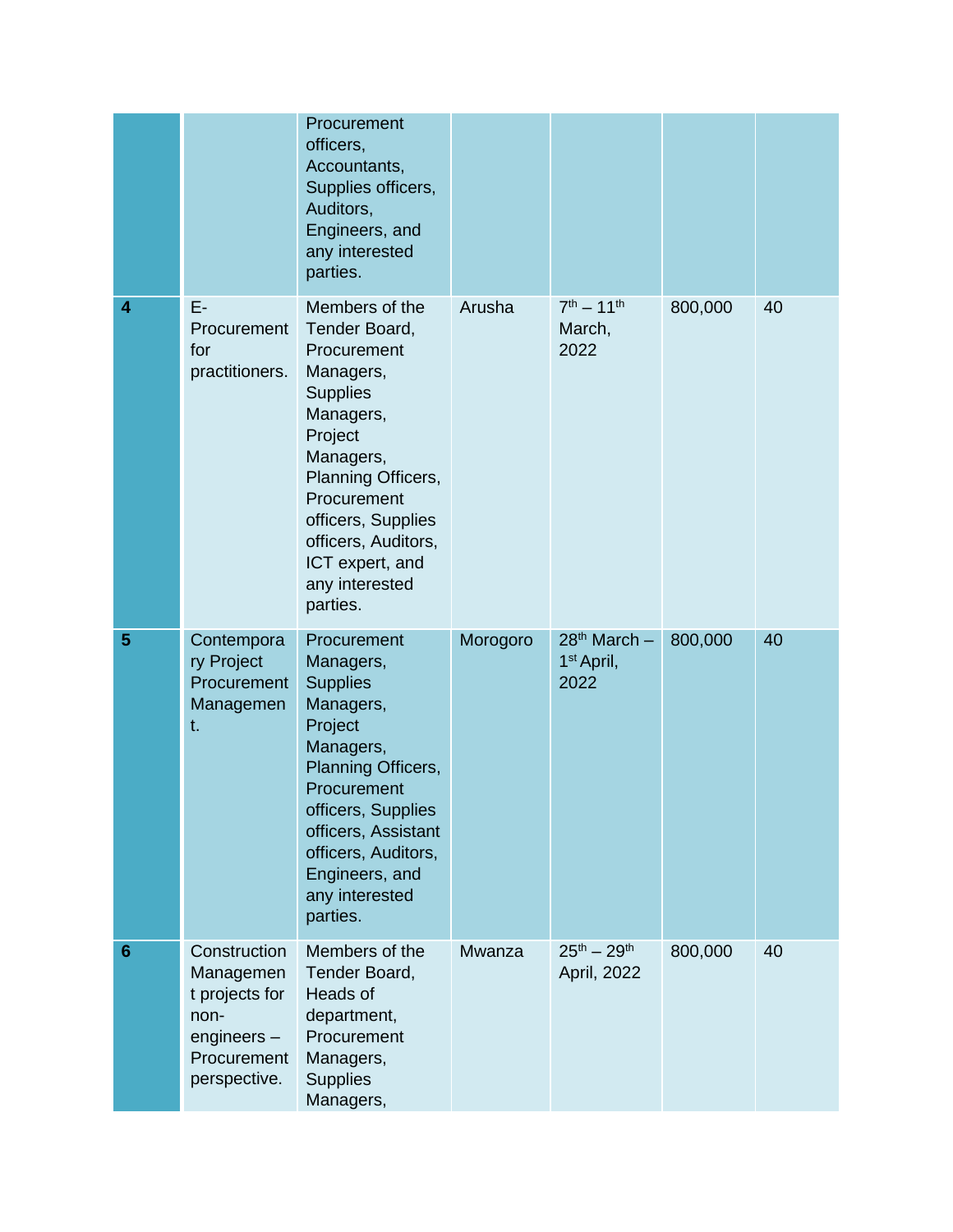|   |                                                                                                                | Project<br>Managers,<br>Planning Officers,<br>Procurement<br>officers, Supplies<br>officers, Auditors,<br>Engineers, and<br>any interested<br>parties.                                                                                                            |       |                                                 |         |    |
|---|----------------------------------------------------------------------------------------------------------------|-------------------------------------------------------------------------------------------------------------------------------------------------------------------------------------------------------------------------------------------------------------------|-------|-------------------------------------------------|---------|----|
| 7 | Storage,<br>Logistics<br>and<br>distribution<br>managemen<br>t in supply<br>chain; tools<br>and<br>techniques. | Members of the<br>Tender Board,<br>Procurement<br>Managers,<br><b>Supplies</b><br>Managers,<br>Project<br>Managers,<br>Planning Officers,<br>Procurement<br>officers, Supplies<br>officers, Auditors,<br>Engineers, ICT<br>Expert, and any<br>interested parties. | Moshi | $11^{th} - 13^{th}$<br>May, 2022                | 500,000 | 24 |
| 8 | Procurement<br>and Supply,<br>Installation,<br>testing and<br>commissioni<br>ng of<br>equipment<br>and plants. | Members of the<br>Tender Board,<br>Procurement<br>Managers,<br><b>Supplies</b><br>Managers,<br>Project<br>Managers,<br>Planning Officers,<br>Procurement<br>officers, Supplies<br>officers, Auditors,<br>and any<br>interested parties.                           | Tanga | $30th$ May $-$<br>3 <sup>th</sup> June,<br>2022 | 800,000 | 40 |
| 9 | Procurement<br>Fraud<br>schemes -<br>causes,<br>investigation<br>and                                           | Members of the<br>Tender Board,<br>Procurement<br>Managers,<br><b>Supplies</b><br>Managers,<br>Project                                                                                                                                                            | Mbeya | $20^{th} -$<br>24 <sup>th</sup> June,<br>2022   | 800,000 | 40 |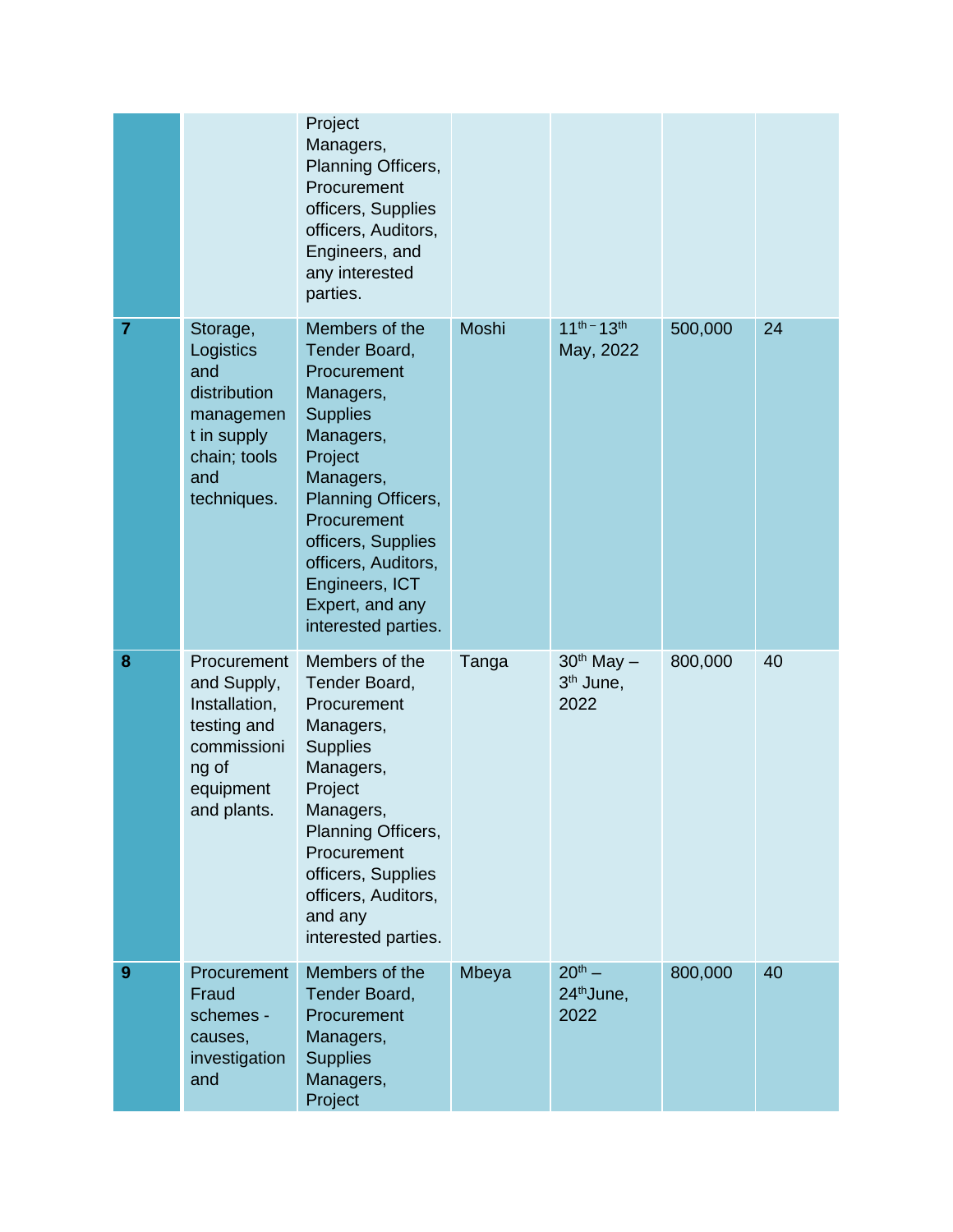|    | preventive<br>measures.                                                                                                                   | Managers,<br>Planning Officers,<br>Procurement<br>officers, Supplies<br>officers, Auditors,<br>ICT expert, and<br>any interested<br>parties.                                                                                                                                                                        |                  |                                          |         |    |
|----|-------------------------------------------------------------------------------------------------------------------------------------------|---------------------------------------------------------------------------------------------------------------------------------------------------------------------------------------------------------------------------------------------------------------------------------------------------------------------|------------------|------------------------------------------|---------|----|
| 10 | Procurement<br>and Supply,<br>Installation,<br>testing and<br>commissioni<br>ng of ICT<br>system.                                         | Members of the<br>Tender Board,<br>Procurement<br>Managers,<br><b>Supplies</b><br>Managers,<br>Project<br>Managers,<br>Planning Officers,<br>Procurement<br>officers, Supplies<br>officers, Auditors,<br>Engineers, ICT<br>Expert and any<br>interested parties.                                                    | Dodoma           | $11^{st} - 15^{th}$<br><b>July, 2022</b> | 800,000 | 40 |
| 11 | <b>Supply</b><br>Chain<br>Managemen<br>t of<br>Pharmaceuti<br>cal and<br><b>Medical</b><br>Supplies;<br>Challenges<br>and<br>innervations | Pharmacist, Lab<br>technicians, user<br>department,<br>Members of the<br>Tender Board,<br>Procurement<br>Managers,<br><b>Supplies</b><br>Managers,<br>Project<br>Managers,<br>Planning Officers,<br>Procurement<br>officers, Supplies<br>officers, Auditors,<br>Medical Officers,<br>and any<br>interested parties. | Dar es<br>Salaam | $27^{th} - 29^{th}$<br><b>July, 2022</b> | 500,000 | 24 |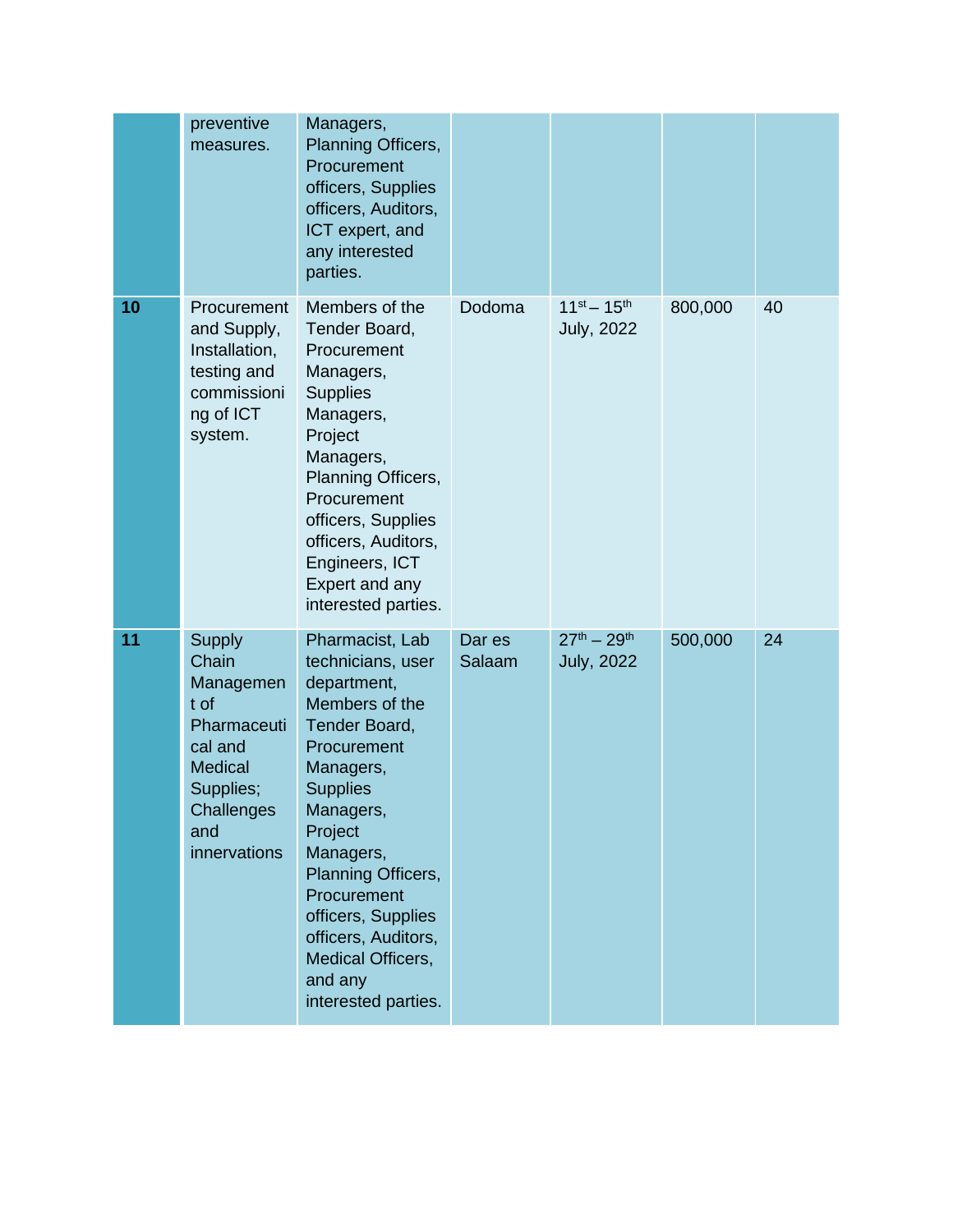| 12 | Strategic<br>Procurement<br>Planning for<br>projects<br>funded by<br>the<br>development<br>partners -<br>path to<br>achieving<br>organization<br>al<br>objectives. | Procurement<br>Managers,<br><b>Supplies</b><br>Managers,<br>Project<br>Managers,<br>Planning Officers,<br>Procurement<br>officers, Supplies<br>officers, Assistant<br>officers, Auditors,<br>and any<br>interested parties.                                                                                   | Morogoro      | $15^{th} - 19^{th}$<br>August,<br>2022    | 800,000 | 40 |
|----|--------------------------------------------------------------------------------------------------------------------------------------------------------------------|---------------------------------------------------------------------------------------------------------------------------------------------------------------------------------------------------------------------------------------------------------------------------------------------------------------|---------------|-------------------------------------------|---------|----|
| 13 | Procurement<br>route using<br>Design and<br>Build.                                                                                                                 | Engineers,<br>Members of the<br>Tender Board,<br><b>Heads of</b><br>department,<br>Contract<br>Managers,<br>Procurement<br>Managers,<br>Project<br>managers,<br>Supply chain<br>managers,<br>Planning Officers,<br>Procurement<br>officers, Supplies<br>officers, Auditors,<br>and any<br>interested parties. | <b>Mwanza</b> | $5th - 9th$<br>September,<br>2022         | 800,000 | 40 |
| 14 | Procurement<br>under<br>development<br>partners/Do<br>nor Funded<br>Projects;<br>Comparison<br>and<br>contrast.                                                    | Members of the<br>Tender Board,<br>Heads of<br>department,<br>Contract<br>Managers,<br>Contract officers,<br>Procurement<br>Managers,<br>Project<br>managers,<br><b>Supplies</b><br>Managers,<br>Planning Officers,                                                                                           | Tabora        | $19^{th} - 23^{th}$<br>September,<br>2022 | 800,000 | 40 |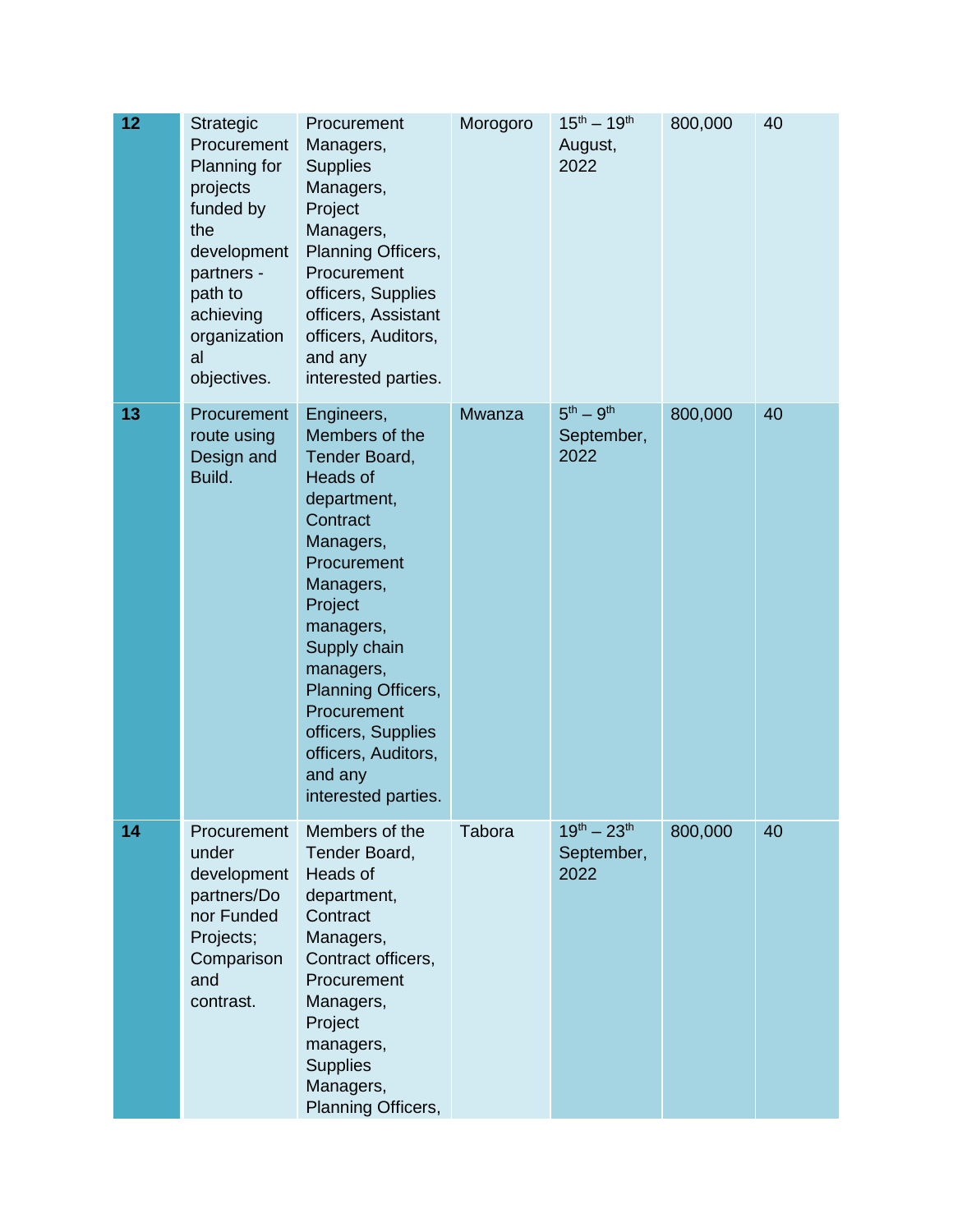|    |                                                                                       | Procurement<br>officers, Supplies<br>officers, Auditors,<br>Consultants,<br>Project<br>Managers, User<br>department and<br>any interested<br>parties                                                                                                                                                                                            |               |                                           |         |    |
|----|---------------------------------------------------------------------------------------|-------------------------------------------------------------------------------------------------------------------------------------------------------------------------------------------------------------------------------------------------------------------------------------------------------------------------------------------------|---------------|-------------------------------------------|---------|----|
| 15 | Procurement<br>of<br>consultancy<br>services<br>funded by<br>development<br>partners. | Members of the<br>Tender Board,<br>Heads of<br>department,<br>Contract<br>Managers,<br>Contract officers,<br>Procurement<br>Managers,<br>Project<br>managers,<br><b>Supplies</b><br>Managers,<br>Planning Officers,<br>Procurement<br>officers, Supplies<br>officers, Auditors,<br>Consultants,<br>Engineers, and<br>any interested<br>parties. | <b>Mtwara</b> | $28^{th} - 30^{th}$<br>September,<br>2022 | 500,000 | 24 |
| 16 | Procurement<br>of works<br>funded by<br>development<br>partners.                      | Members of the<br>Tender Board,<br>Heads of<br>department,<br>Contract<br>Managers,<br>Contract officers,<br>Procurement<br>Managers,<br>Project<br>managers,<br><b>Supplies</b><br>Managers,<br>Planning Officers,<br>Procurement<br>officers, Supplies                                                                                        | Kibaha        | $17^{th} - 21^{st}$<br>October,<br>2022   | 800,000 | 40 |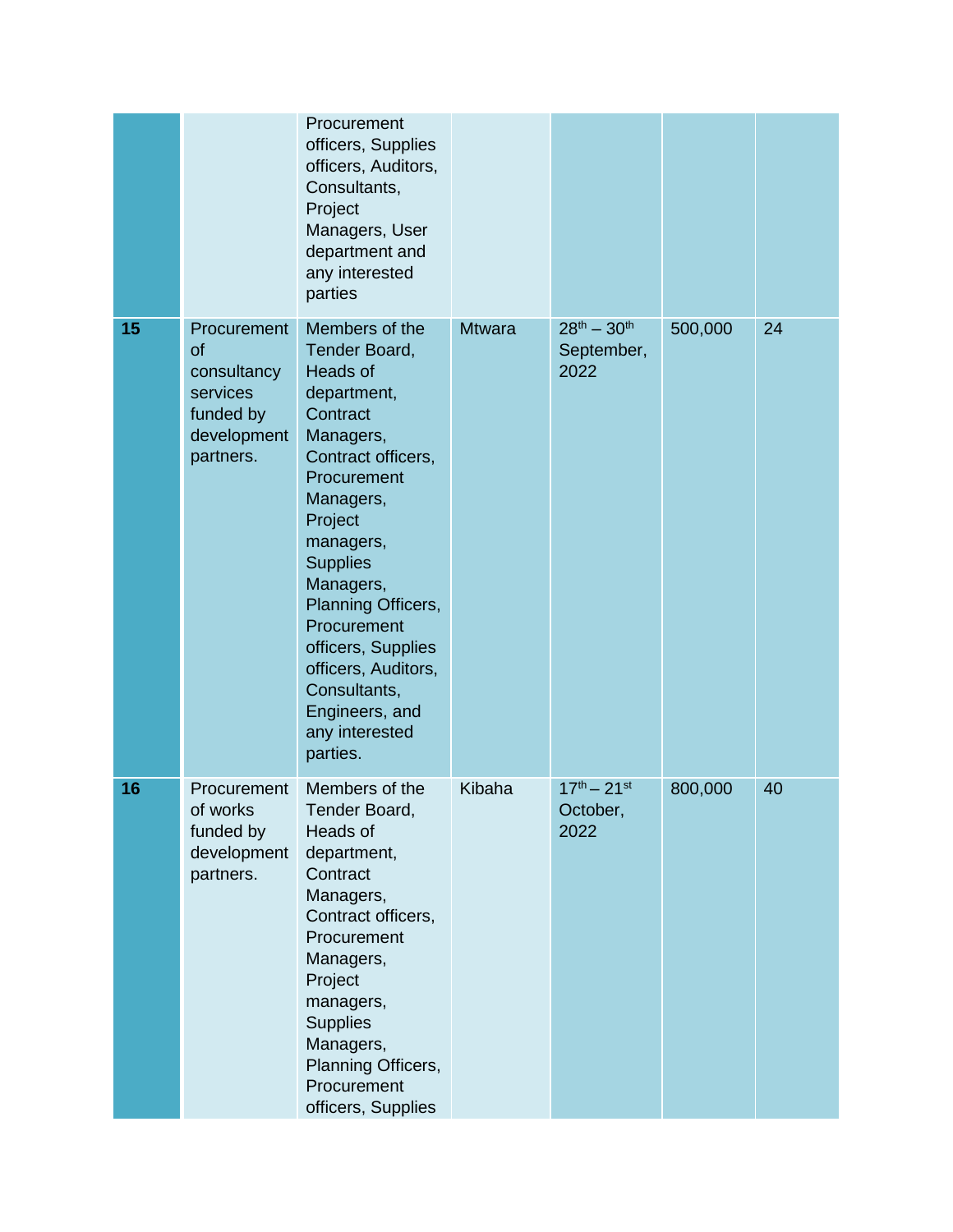|    |                                                                         | officers, Auditors,<br>Consultants,<br>Engineers, and<br>any interested<br>parties.                                                                                                                                                                                                                                               |                  |                                                                     |         |    |
|----|-------------------------------------------------------------------------|-----------------------------------------------------------------------------------------------------------------------------------------------------------------------------------------------------------------------------------------------------------------------------------------------------------------------------------|------------------|---------------------------------------------------------------------|---------|----|
| 17 | <b>Procurement</b><br>of goods<br>funded by<br>development<br>partners. | Members of the<br>Tender Board,<br>Heads of<br>department,<br>Contract<br>Managers,<br>Contract officers,<br>Procurement<br>Managers,<br>Project<br>managers,<br><b>Supplies</b><br>Managers,<br>Planning Officers,<br>Procurement<br>officers, Supplies<br>officers, Auditors,<br>Consultants, and<br>any interested<br>parties. | Arusha           | 31 <sup>st</sup> October<br>$-4$ <sup>th</sup><br>November,<br>2022 | 800,000 | 40 |
| 18 | <b>Risk</b><br>managemen<br>t in Strategic<br>Supply<br>Chain.          | Members of the<br>Tender Board,<br>Procurement<br>Managers,<br><b>Supplies</b><br>Managers,<br>Project<br>Managers,<br>Planning Officers,<br>Procurement<br>officers, Supplies<br>officers, Auditors,<br>ICT expert, and<br>any interested<br>parties.                                                                            | Morogoro         | $23^{th} - 25^{th}$<br>November,<br>2022                            | 500,000 | 24 |
| 19 | Enhance<br>service<br>delivery<br>through                               | Members of the<br>Tender Board,<br>Procurement<br>Managers,<br><b>Supplies</b>                                                                                                                                                                                                                                                    | Dar es<br>Salaam | $14^{th} - 16^{th}$<br>December,<br>2022                            | 500,000 | 24 |